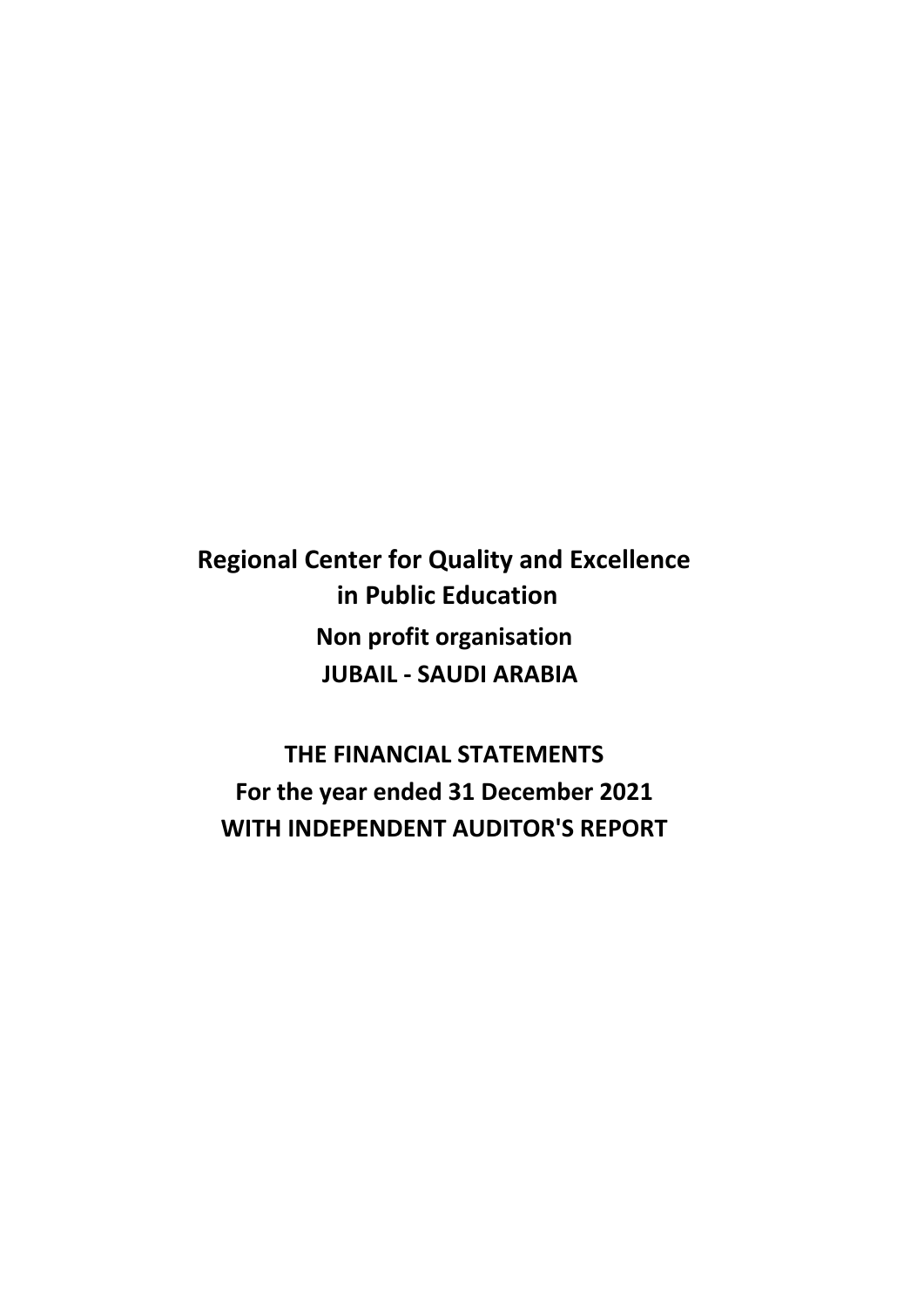# **Regional Center for Quality and Excellence in Public Education**

**Non profit organisation FINANCIAL STATEMENTS For the year ended 31 December 2021 Expressed in Saudi Arabian Riyals**

|                                 | Page    |
|---------------------------------|---------|
| Independent auditor's report    | $1 - 3$ |
| Statement of financial position | 4       |
| <b>Statement of Activities</b>  | 5       |
| Statement of cash flows         | 6       |
| Notes to financial statements   | 7 - 16  |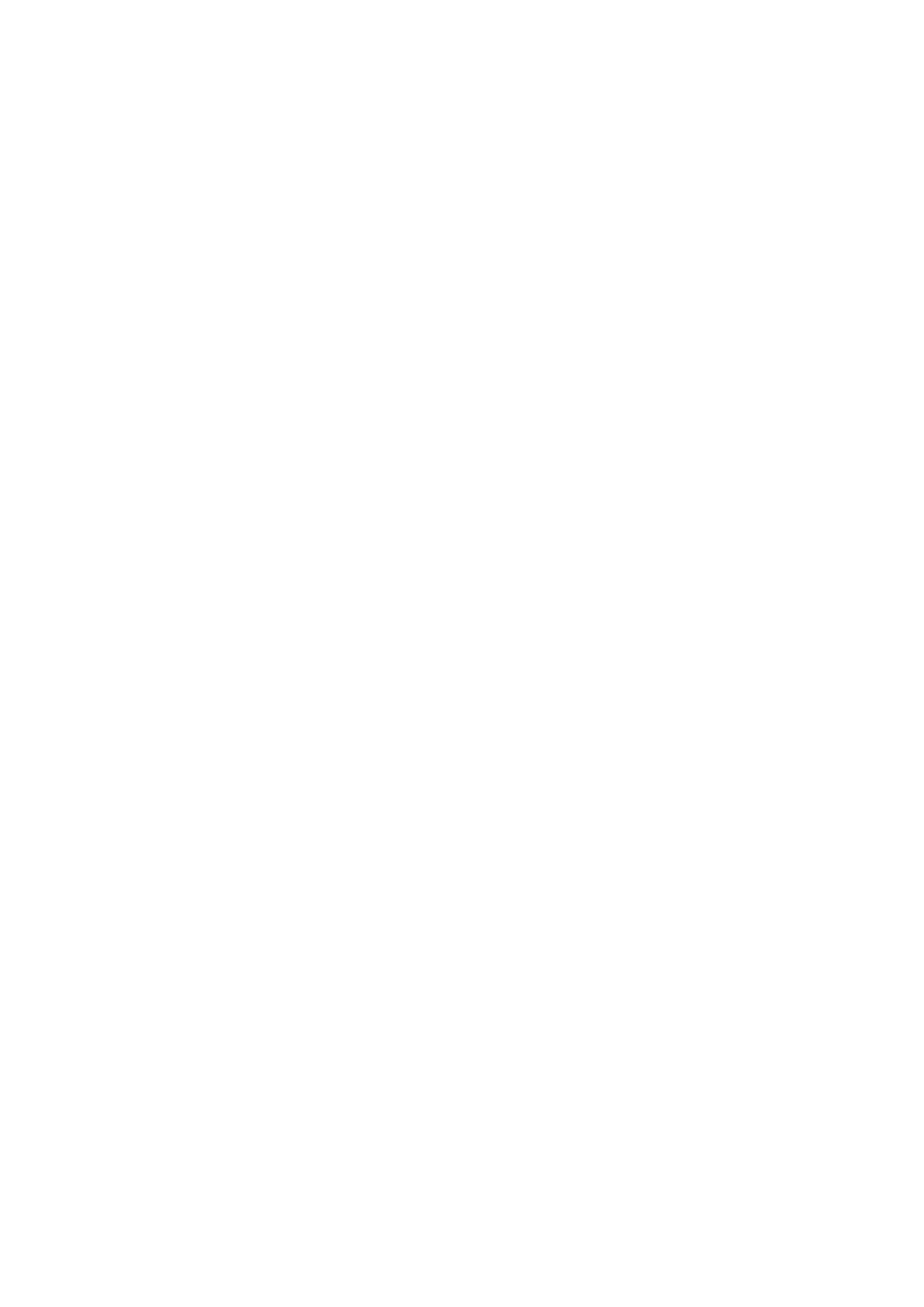يودي والعمر فحاسبون قانونيون **BOODAI & ALOMAR CPA** 

IURPUDXG LV KLJKHU WKDQ WKH RQH UHVXOWL FROOXVLRQ IRUJHU\ LQWHQWLRQDO RPLVVLRQ LQWHUQDO FRQWURO

- x 2EWDLQ DQ XQGHUVWDQGLQJ RI LQWHUQDO FRQV DXGLW SURFHGXUHV WKDW DUH DSSURSULDWH LO RI HISUHVVLOJ DO RSLOLRO RO WKH HIIHFWLYHO
- **x (YDOXDWH WKH DSSURSULDWHQHVV RI DFFRXQWL** DFFRXQWLQJ HVWLPDWHV DQG UHOMOWHG GLVFOR
- **x & RQFOXGH RQ WKH DSSURSULDWHQHVV RI PDQDJ** RI DFFRXQWLQJ DQG EDVHG RQ WKH DXGLW HY XQFHUWDLQW\ H[LVWV UHODWHG WR HYHQWV RU WKH &HQWHU¶V DELOLW\ WR FRQWLQXH DV D JR XQFHUWDLQW\ H[LVWV ZH DUH UHTXLUHG WR GI UHODWHG GLVFORVXUHV LQ WKH ILQDQFLDO LQDGHTXDWH RWR RRGQLRQ 2XU FRQFOXVLRQV HYLGHOFH REWDLOHG XS WR WKH GDWH RI RXU I FROGLWLROV PD\ WIRXN'HIDWKHW&HEORWMULOXH DVD
- **x** (YDOXDWH WKH RYHUDIO OSGHE WHO WHO WLRD WKWHUN LOFOXGLOJ WKH GLVFORVXUHV DQG ZKHWKHU XQGHUO\LQJ WUDQVDFWLRQV DQG HYHQWV LQ D

:H FRPPXQLFDWH ZLWK WKRVH FKDUJHG ZLWK JRYH WKH SODOOHG VFRSH DOG WLPLOJ RI WKH DXGLW D VLJOLILFDOW GHILFLHOFLHV LO LOWHUODO FROWUR

> $'DPPP$  $5<sub>D</sub>$  MDE  $H E U X D U$  $\mathbf{0}$

**BOODAI & AI-OMAR CPA** 

*SGHO SEGXODILI % RRGDL* &HUWLILHG \$FFRXOWDOW /LFHQVH 1R

3 3 5HSRUW IRU 5HJLRODO & HOWHU IRU 4XDOLW\ DOG ([FHOOHOFH LO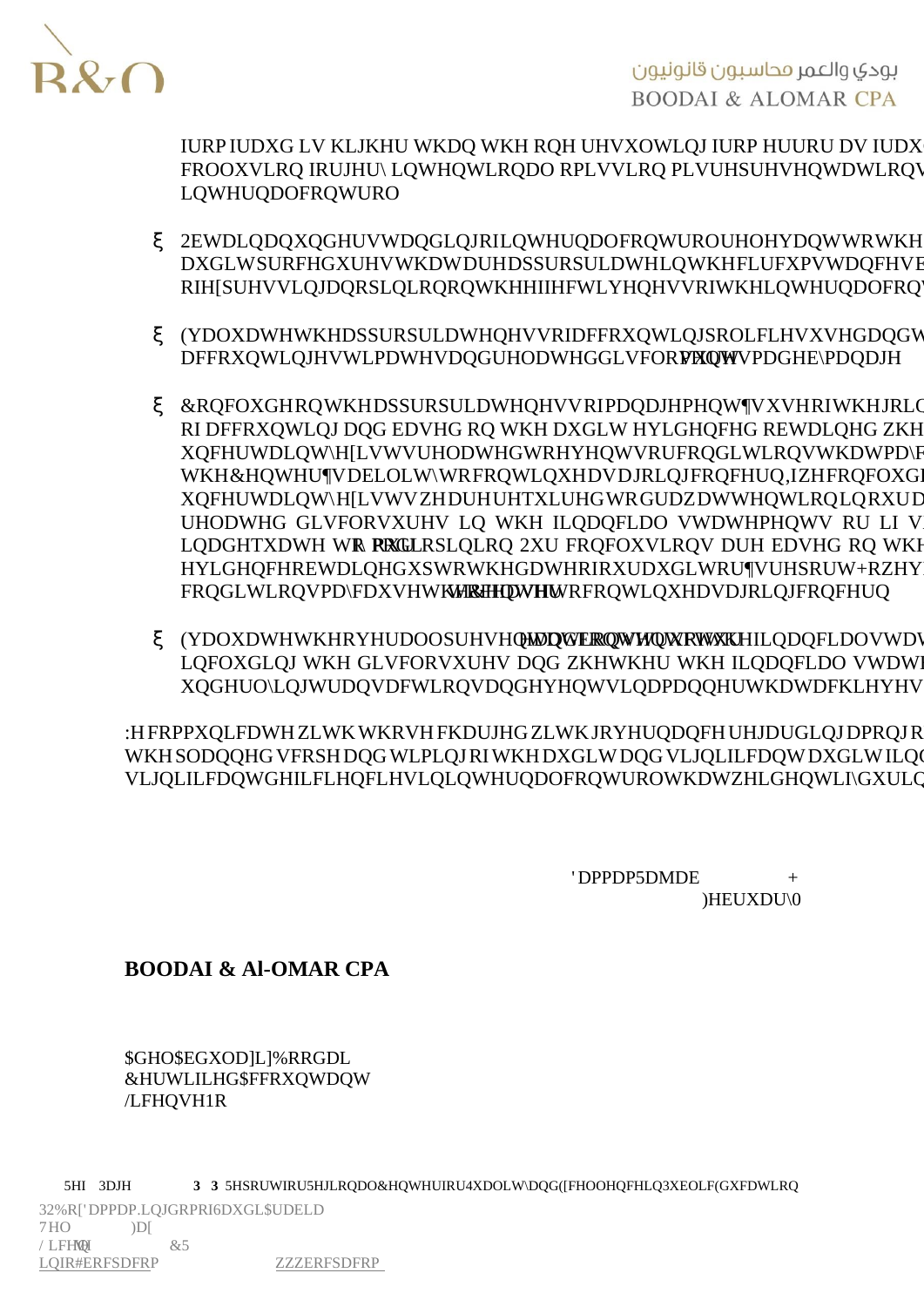## **Non profit organisation Statement of financial position As at 31 December 2021 Expressed in Saudi Arabian Riyals Regional Center for Quality and Excellence in Public Education**

| <b>Assets</b>                                | <b>Note</b> | 2021       | 2020       |
|----------------------------------------------|-------------|------------|------------|
| <b>Current assets</b>                        |             |            |            |
| Cash and cash equivalents                    | (4)         | 8,443,409  | 15,589,988 |
| Advances, prepayments & other current assets | (5)         | 123,445    | 197,046    |
| <b>Total current assets</b>                  |             | 8,566,854  | 15,787,034 |
| <b>Non-current assets</b>                    |             |            |            |
| Property, plant and equipment - net          | (6)         | 113,918    | 127,032    |
| Long term investments                        | (7)         | 1,500,000  | 1,500,000  |
| <b>Total assets</b>                          |             | 10,180,772 | 17,414,066 |
| <b>Liabilities &amp; Net Assets</b>          |             |            |            |
| <b>Current liabilities</b>                   |             |            |            |
| Other current liabilities                    | (8)         | 88,473     | 67,830     |
| <b>Total current liabilities</b>             |             | 88,473     | 67,830     |
| <b>Non-current liabilities</b>               |             |            |            |
| Employee benefits obligation                 | (9)         | 88,225     |            |
| <b>Total non-current liabilities</b>         |             | 88,225     |            |
| <b>Total liabilities</b>                     |             | 176,698    | 67,830     |
| <b>Net Assets</b>                            |             |            |            |
| Unrestricted net assets                      |             | 8,171,779  | 15,513,941 |
| Net restricted assets                        |             | 1,832,295  | 1,832,295  |
| <b>Total Net Assets</b>                      |             | 10,004,074 | 17,346,236 |
| <b>Total liabilities &amp; Net Assets</b>    |             | 10,180,772 | 17,414,066 |

The notes from (1) to (13) form an integral part of these financial statements.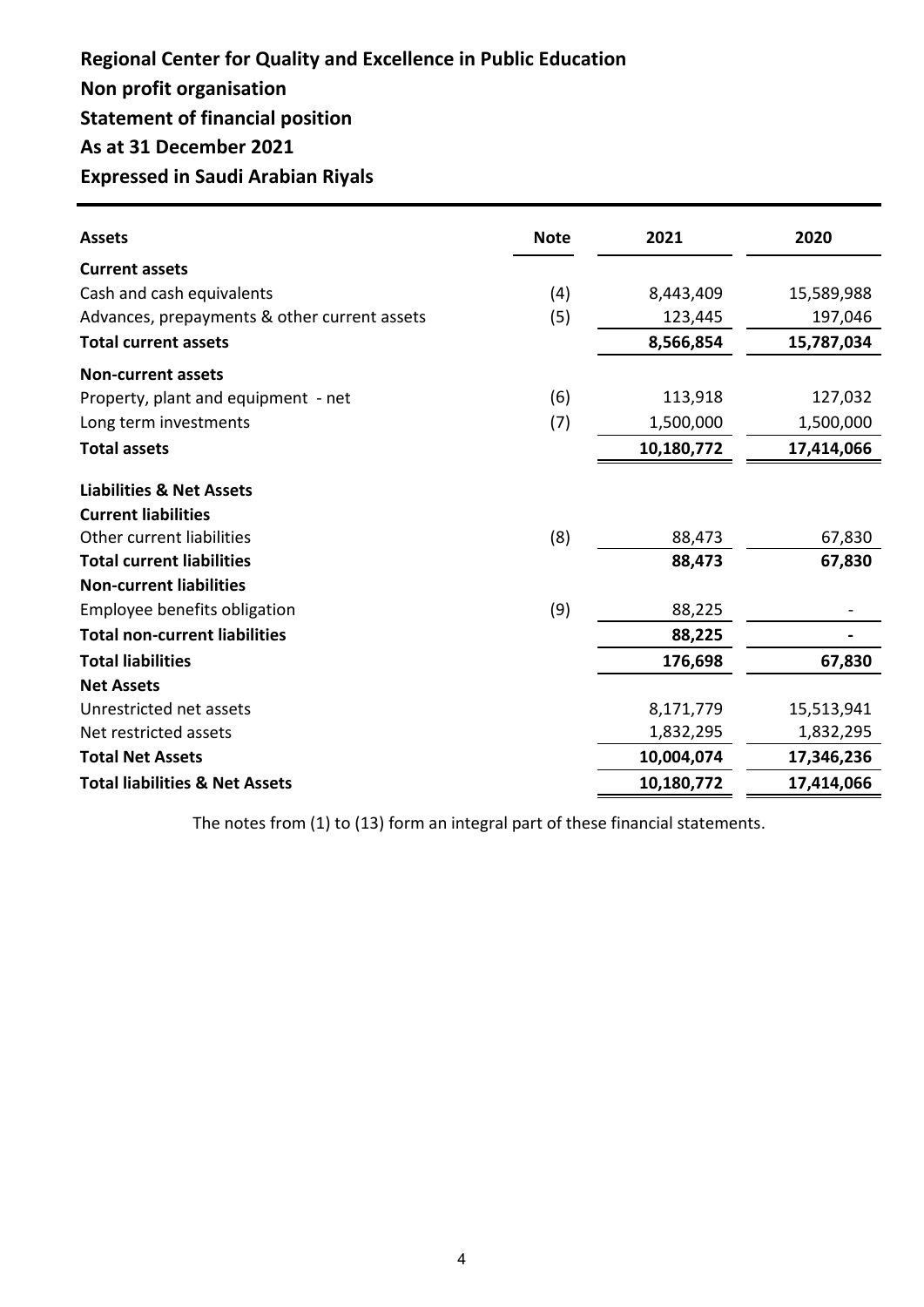**Non profit organisation Statement of Activities For the year ended 31 December 2021 Expressed in Saudi Arabian Riyals Regional Center for Quality and Excellence in Public Education**

|                                                 | <b>Note</b> | <b>Unrestricted</b> | <b>Restricted</b> | 2021          | 2020        |
|-------------------------------------------------|-------------|---------------------|-------------------|---------------|-------------|
| <b>Revenue and gain</b>                         |             |                     |                   |               |             |
| Annual contribution                             |             |                     |                   |               | 10,000,000  |
| Project revenue                                 |             | 1,135,201           |                   | 1,135,201     | 2,531,881   |
| Income from investment                          |             | 105,000             |                   | 105,000       | 495,000     |
| <b>Total Revenues and gains</b>                 |             | 1,240,201           |                   | 1,240,201     | 13,026,881  |
| <b>Expenses and losses</b>                      |             |                     |                   |               |             |
| Activities expenses                             | (10)        | (4,026,038)         |                   | (4,000,738)   | (2,877,386) |
| General and administrative expenses             | (11)        | (4,488,439)         |                   | (4,513,739)   | (5,509,037) |
| Administrative depreciation                     | (6)         | (67, 886)           |                   | (67, 886)     | (174, 223)  |
| Amortization of intangible assets               |             |                     |                   |               | (623)       |
| <b>Total expenses and losses</b>                |             | (8,582,363)         |                   | (8,582,363)   | (8,561,269) |
| Change in net assets from continuing activities |             | (7, 342, 162)       |                   | (7, 342, 162) | 4,465,612   |
| <b>Extraordinary Items</b>                      |             |                     |                   |               |             |
| Capital losses                                  |             |                     |                   |               | (1,627,710) |
| Change in net assets of extraordinary items     |             | (7,342,162)         |                   |               | (1,627,710) |
| Change in net assets                            |             | (7, 342, 162)       |                   | (7, 342, 162) | 2,837,902   |
| Net assets at the beginning of the year         |             | 15,513,941          | 1,832,295         | 17,346,236    | 14,508,334  |
| Net assets at the end of the year               |             | 8,171,779           | 1,832,295         | 10,004,074    | 17,346,236  |

The notes from (1) to (13) form an integral part of these financial statements.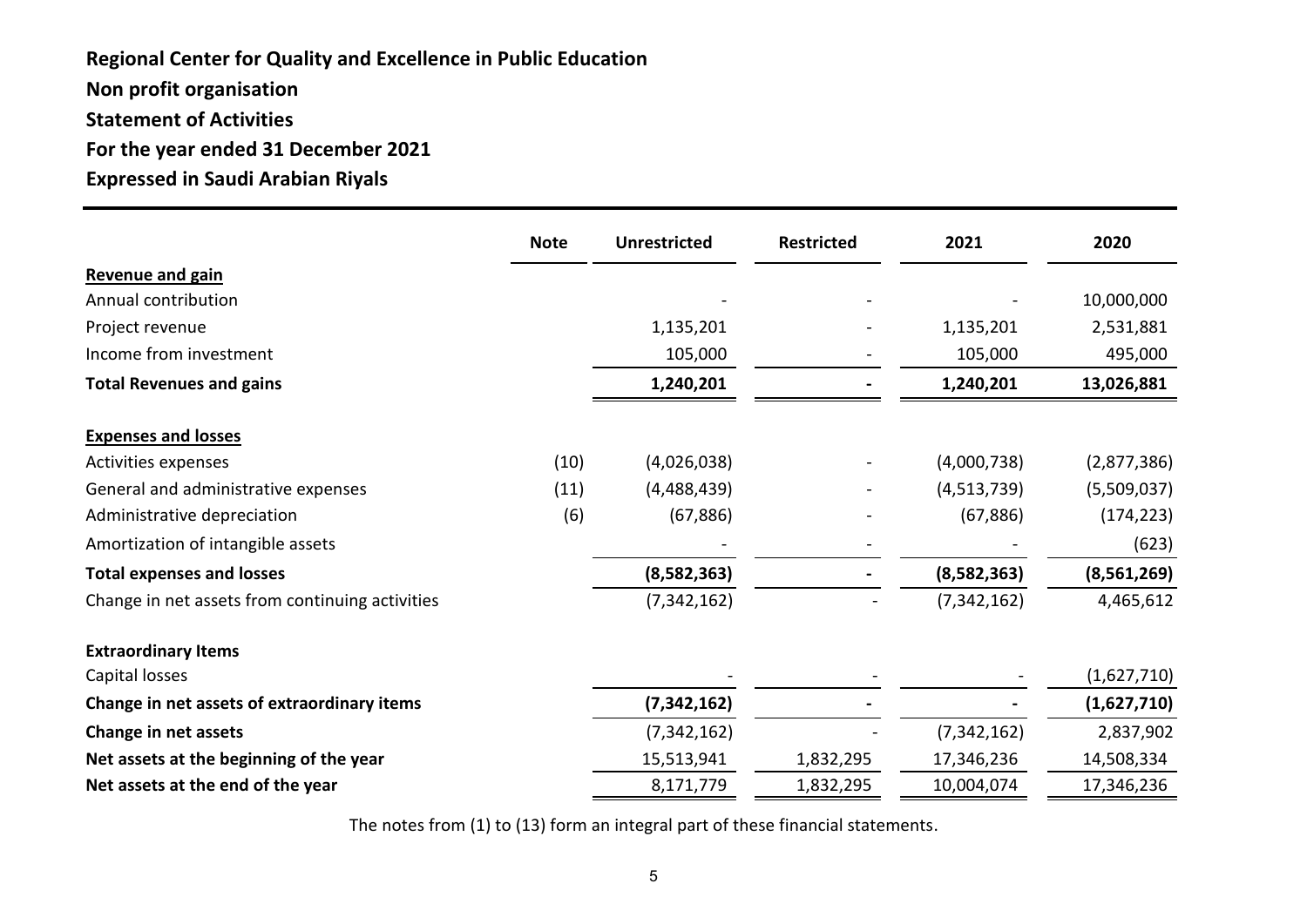# **Regional Center for Quality and Excellence in Public Education**

- **Non profit organisation**
- **Statement of cash flows**

## **For the year ended 31 December 2021**

**Expressed in Saudi Arabian Riyals**

|                                                           | 2021          | 2020        |
|-----------------------------------------------------------|---------------|-------------|
| <b>Cash flow from operating activities</b>                |               |             |
| Change in net assets for the year                         | (7, 342, 162) | 2,837,902   |
| Adjustments for a net assets with net cash from operating |               |             |
| <b>activities</b>                                         |               |             |
| Depreciation of property, plant & equipment               | 67,886        | 174,223     |
| Amortization of intangible assets                         |               | 623         |
| (Gain) from Investment                                    | (105,000)     | (495,000)   |
| Loss from disposal of property, plant & equipment         |               | 1,627,710   |
| <b>Change in assets and operating liabilities</b>         |               |             |
| Advances, prepayments and other current assets            | 73,601        | 90,133      |
| Other current liabilities                                 | 20,643        | 27,830      |
| Provision for end-of-service benefits                     | 88,225        |             |
| Net cash flows (untilised in) available from operating    | (7, 196, 807) | 4,263,421   |
| activities                                                |               |             |
| <b>Cash flow from investing activities</b>                |               |             |
| Additions to property, plant and equipment                | (54, 772)     |             |
| Proceeds from disposal of investments                     | 105,000       | 3,495,000   |
| Interest received on investments                          |               | (1,500,000) |
| Net cash flows available from investing activities        | 50,228        | 1,995,000   |
| <b>Cash flow from financing activities</b>                |               |             |
| Net change in cash and cash equivalent                    | (7, 146, 579) | 6,258,421   |
| Cash and cash equivalents at beginning of the year        | 15,589,988    | 9,331,567   |
| Cash and cash equivalents at end of the year              | 8,443,409     | 15,589,988  |

The notes from (1) to (13) form an integral part of these financial statements.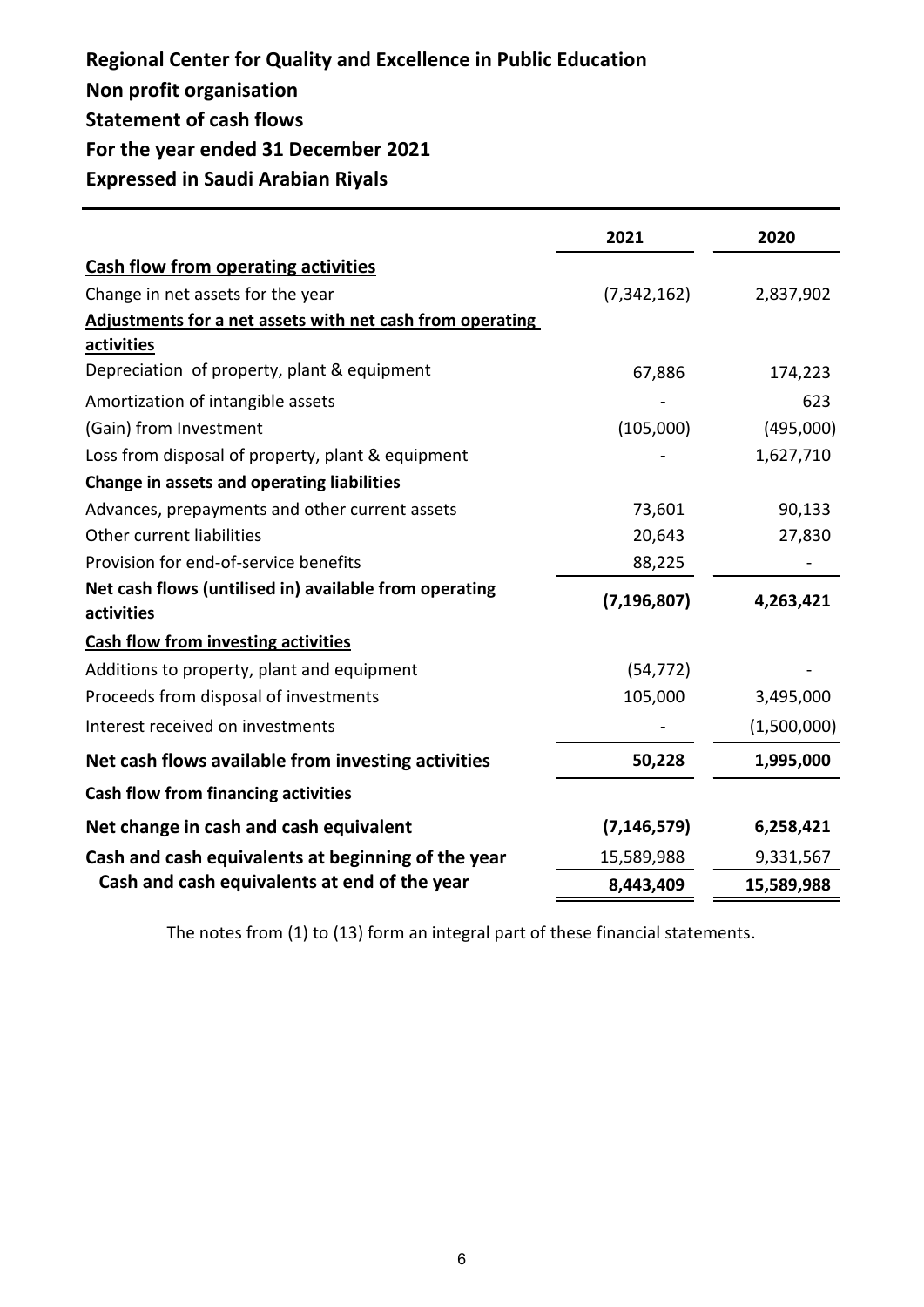### **1 ESTABLISHMENT AND ACITIVITY**

Center Name: The Regional Center for Quality and Excellence in Public Education.

 The center was established under the auspices of the United Nations Educational, Cultural and Scientific Organization (UNESCO) in accordance with the founding agreement concluded on 21/10/2014 AD between the government of Kingdom of Saudi Arabia and UNESCO, based on the approval of the High Commissioner for the center's project under letter No. 37910 dated 17/09/1435 AH .

The head of the center: the head of the center is located in the Jubail city - Kingdom of Saudi Arabia, Where as it can be transferred to any other cities or affiliated agencies or adopt activities for it inside or outside the Kingdom by a decision of the board of directors.

The Center is an independent legal person and endures a legal capacity necessary to exercise its functions in accordance with the laws in force in the Kingdom.

Objectives of the Center: The identity of the Center is determined by being a service provider, setting standards, and a research center in the field of quality and excellence in education. In order to achieve this, the Center seeks to:

- Spreading awareness of issues of quality and excellence in education
- Supporting good practices in improving and applying quality in education
- Reference comparison of the existing practices in the field of quality with those applied globally
- Develop and apply best practices and scientific ideas in the field of teaching and learning.
- Searching for creative solutions and ideas within the framework of the strategic development of the educational process.
- To be a center of expertise specialized in the field of quality and excellence in education for Arab countries and a developer of human resources in this field.
- Develop research programs in global applications of educational quality implemented through partnerships with distinguished institutions. With the aim of developing educational stages and world-class training programs.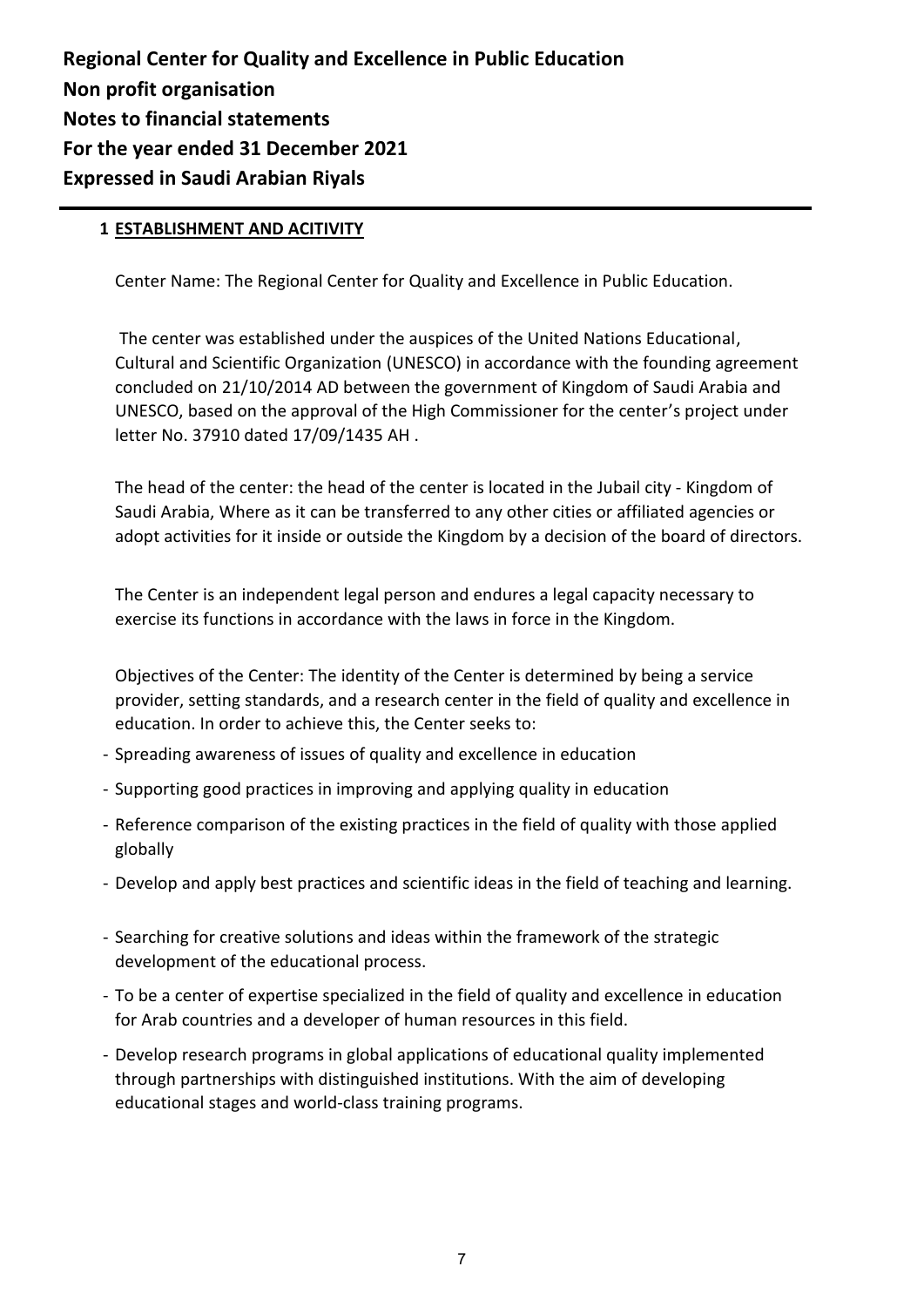### Center tasks:

In order for the center to achieve its objectives, its tasks are defined in the following:

- Supporting scientific research in the service of improving quality and excellence in education systems
- Developing capabilities and training initiatives to reorient existing educational programs to serve quality and excellence.
- Creating and strengthening a network of relationships between relevant institutions and individuals to exchange knowledge, technical information, policies, and good practices in the field of educational quality and excellence.
- Organizing knowledge transfer processes through local, regional and international seminars and workshops, and participating in activities to raise awareness of the importance of targeted educational quality for various beneficiaries.
- Providing technical advisory services in the field of educational excellence and quality.
- Producing research, technical and media reports related to the nature of the center and its activities.

The center's fiscal year begins in accordance with the fiscal year of the Kingdom's government, and ends on the date of referred to the end of referred to the aforementioned fiscal year.

The fiscal year of the Company begins in January 1 and ends in December 31 of each year.

### **2 BASIS OF ACCOUNTING AND PREPARATION**

#### **BASIS OF PREPARATION 2-1**

These financial statements have been prepared in accordance with International Financial Reporting Standards (IFRSs) for Small and Medium-sized Entities (SMEs) as endorsed in the Kingdom of Saudi Arabia (KSA) and other standards and pronouncements that are issued by Saudi Organization for For Auditors and Accountants (SOCPA) (hereinafter referred to as "IFRS for SME as endorsed in KSA").

#### **BASIS OF MEASUREMENT 2-2**

The financial statements of the Center are prepared in accordance with the principle of historical cost basis using the accrual basis of accounting .

Except for the cash in come on cash basis, while the in - kind ones are measured at fair Value

### **2-3 FUNCTIONAL AND PRESENTATIONAL CURRENCY**

Items included in the financial statements of the center are recorded at Saudi Riyals (SAR) which is the functional and presentation currency of the Establashment.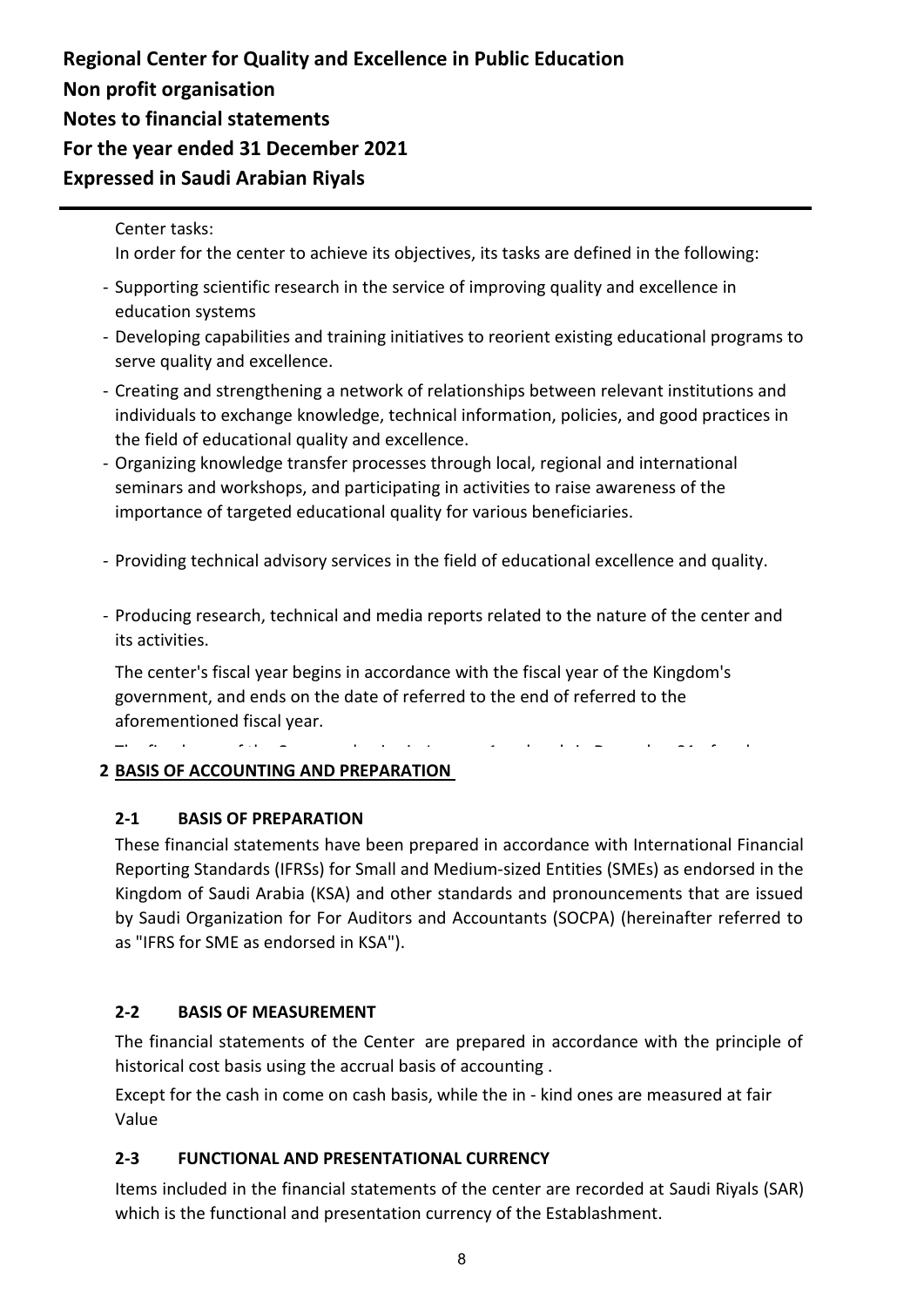### **3 SIGNIFICANT ACCOUNTING POLICIES**

### **3-1 The use of estinates in preparing financial statements**

The preparation of financial statements, in accordance with generally accepted accounting standards, requires the use of estimates and judgments that affect the amounts of assets and liabilities that are presented, the disclosure of potential assets and liabilities as at the date of the financial statements, and the amounts of revenues and expenses that were presented during the year of issuance of the financial statements.

#### **Cash and cash equivalents 3-2**

Cash and cash equivalents consist of bank balances, cash in hand, short-term Murabaha and short-term investments that are convertible into specified amounts of cash and whose original maturities are three months or less.

#### **Accounts receivable Incorrect name 3-3**

Property, plant and equipment are stated at historical cost less accumulated depreciation and any accumulated impairment losses. Historical cost includes all expenses that can be directly related to bringing the asset to the location and condition necessary for it to be able to operate in the manner intended by management.

The replacement cost is capitalized by adding it to the carrying amount of the asset if the replacement of the part is expected with additional future benefits, provided that the carrying amount of that part of the replaced asset is written off.

All other repair and maintenance expenses are charged to profit or loss during the period in which they are incurred.

Land and works under construction are not depreciated. Depreciation is charged to other assets by determining the cost of those assets less their residual value and distributing them over the estimated useful lives, using the straight-line method. The estimated useful lives range as follows:

| 20%        | Vehicles                      |
|------------|-------------------------------|
| <b>20%</b> | Computers                     |
| 20%        | Office equipment              |
| 20%        | <b>Furniture and fixtures</b> |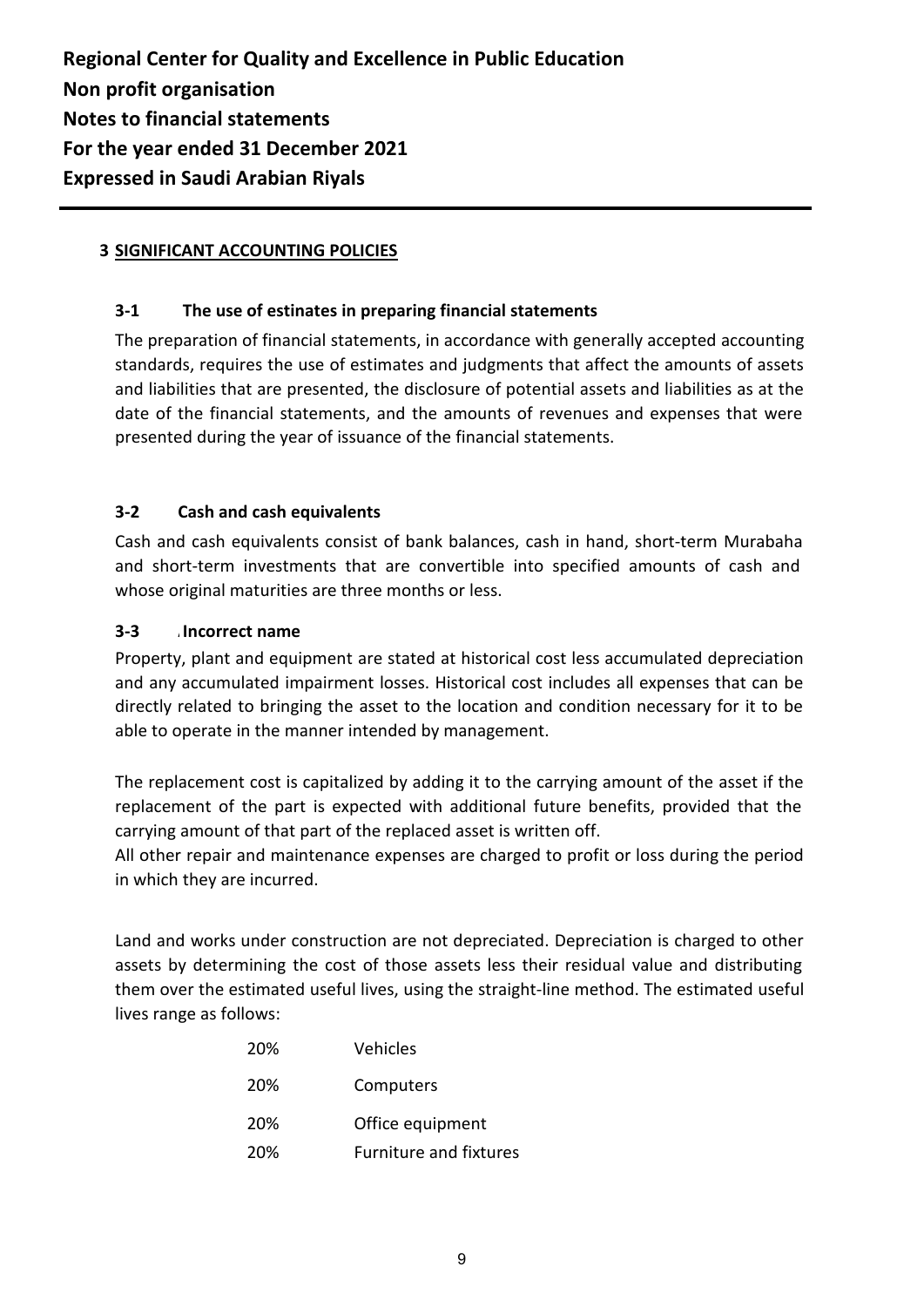#### **investments 3-4**

Associates are entities over which the company exercises significant influence through the ability to participate in the financial and operating policy decisions of the investee company, and this usually occurs when the company owns between 20% to 50% of the voting rights of the investee company.

Research and development expenditures are charged to "administrative expenses" in the income statement, when and when they are incurred.

#### **Transactions with related parties Other current liabilities 3-5**

It is accounted for at cost less any accumulated impairment losses. Dividend income from investments in associates is recognized in the statement of comprehensive income and included in other income when the company's right to receive payment is established.

#### **Its a non profit globalization 3-6**

The Center uses an unfunded defined benefit plan for all employees in accordance with the requirements of the Saudi Labor Law. The provision appearing in the financial statements is calculated on the basis of the actuarial valuations that are carried out annually to meet the requirements of the International Standard for Small and Medium Enterprises. The Company was not able, without undue cost or effort, to apply the planned unit credit method to measure its obligations under defined benefit plans, so the Company has applied the simplified method described in Section 13 of that Standard. The most recent evaluation was carried out on December 31, 2021.

The amount shown in the statement of financial position is the present value of the benefit obligations under specific plans.

Actuarial gains or losses arising from experience adjustments and changes in actuarial assumptions are charged or credited to other comprehensive income in the year in which they arise. Past service costs are recognized immediately in the income statement.

#### **Trade & other payables Net restricted assets 3-7**

Restricted net assets are the remaining amount of foundation support that has been disbursed to the center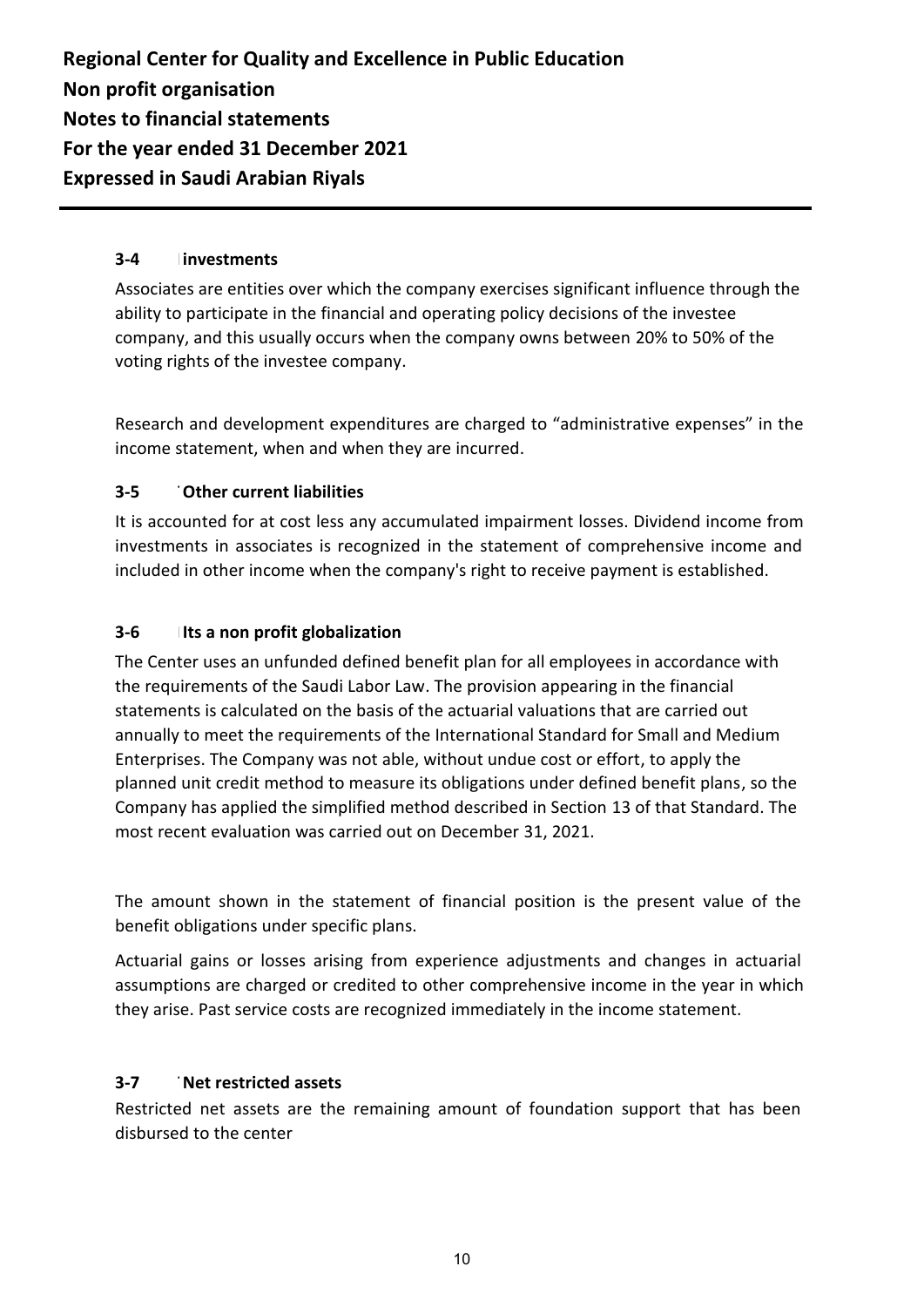#### **Accrued expenses and other current liabilities Unrestricted net assets 3-8**

The unrestricted net assets represent the amount available to the center to spend on its operating activities.

#### **Revenue recognition 3-9**

1- Support, donations, grants and gifts, as well as all other miscellaneous income, are recognized according to the accrual basis when the following conditions are met:

- The center has the authority to manage revenue and donate or dispose of it in any way to allow it to determine how it will be used in the future.
- The center expects to receive revenue or donate with a reasonable degree of confidence.
- The donation must be measurable with a reasonable degree of objectivity. Otherwise, support, donations, grants and gifts, as well as all other miscellaneous income, are recognized on the cash basis.

2- The donations received in the form of services, equipment, benefits or facilities are included in the revenues when they can be measured so that the estimated value of those donations reflects the fair value of those services, benefits or equipment.

3- In- kind donations are recorded at the realizable value in the accounting period in which they were received. If the realizable value of those goods cannot be reached, the recognition of these donations must be postponed until they are sold.

#### **Zakat Provision Expenses 3-10**

The operating expenses of the activities include direct and indirect costs and are recorded, while the expenses of the center and administration appear within the general and administrative expenses.

#### **Foreign currency transactions 3-11**

Transactions in foreign currencies are transferred and recorded during the year according to the prevailing price of these currencies in Saudi riyals at the date of the transaction. Assets and liabilities in foreign currencies are evaluated at the end of the fiscal year at the prevailing rates of these currencies in Saudi riyals on that date, and the resulting differences are treated within the items of the income statement.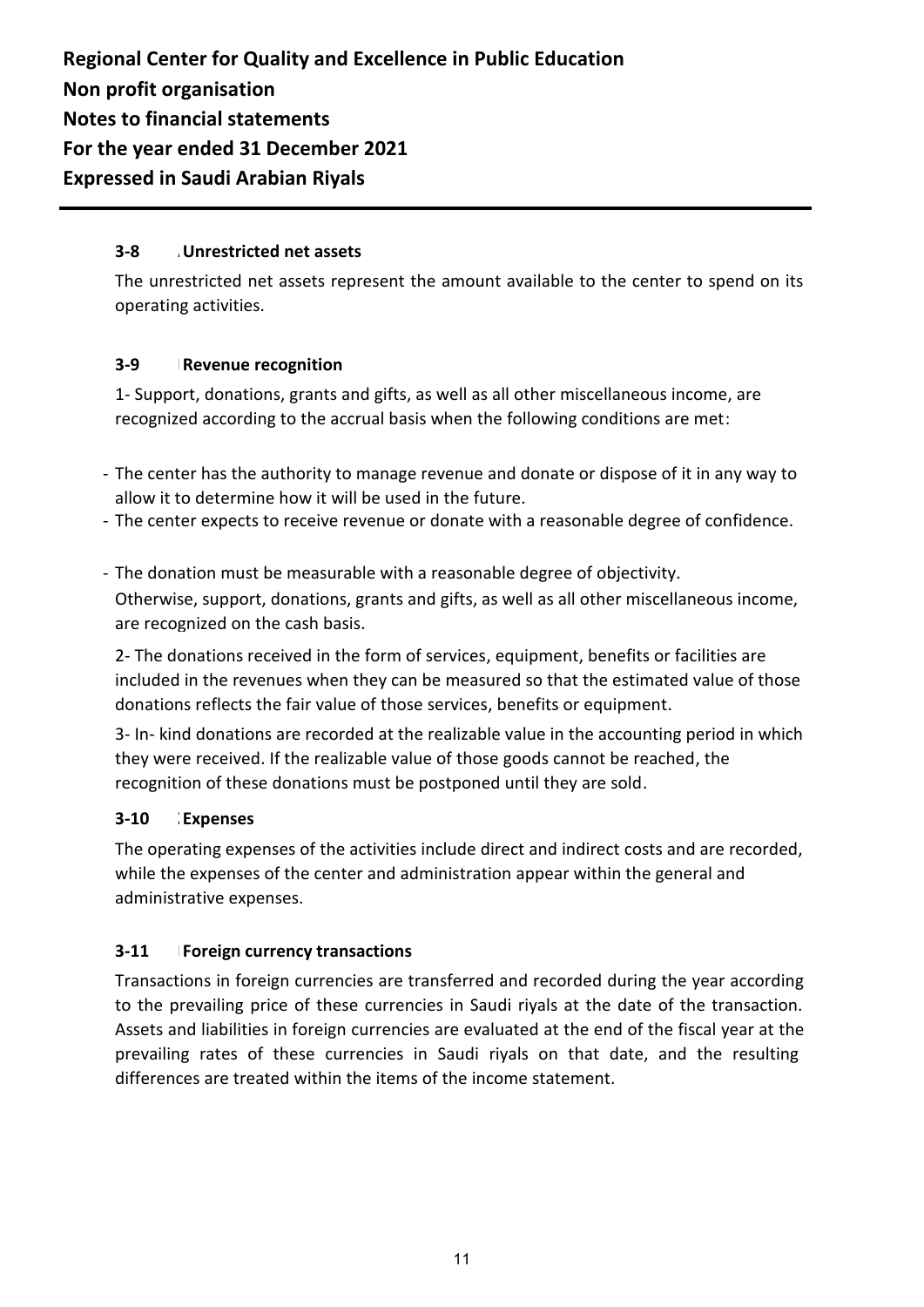### **4 Cash and cash equivalents**

|                                          | 2021      | 2020       |
|------------------------------------------|-----------|------------|
| Cash with banks                          | 8,443,409 | 15,589,988 |
| Cash - cash equivalent as at 31 December | 8,443,409 | 15,589,988 |

### **5 Advances, prepayments & other current assets**

|                                              | 2021    | 2020    |
|----------------------------------------------|---------|---------|
| <b>Prepaid Expenses</b>                      | 123,445 | 196,514 |
| Petty Cash                                   | -       | 532     |
| Advances, prepayments & other current assets | 123,445 | 197,046 |
| as of 31 December                            |         |         |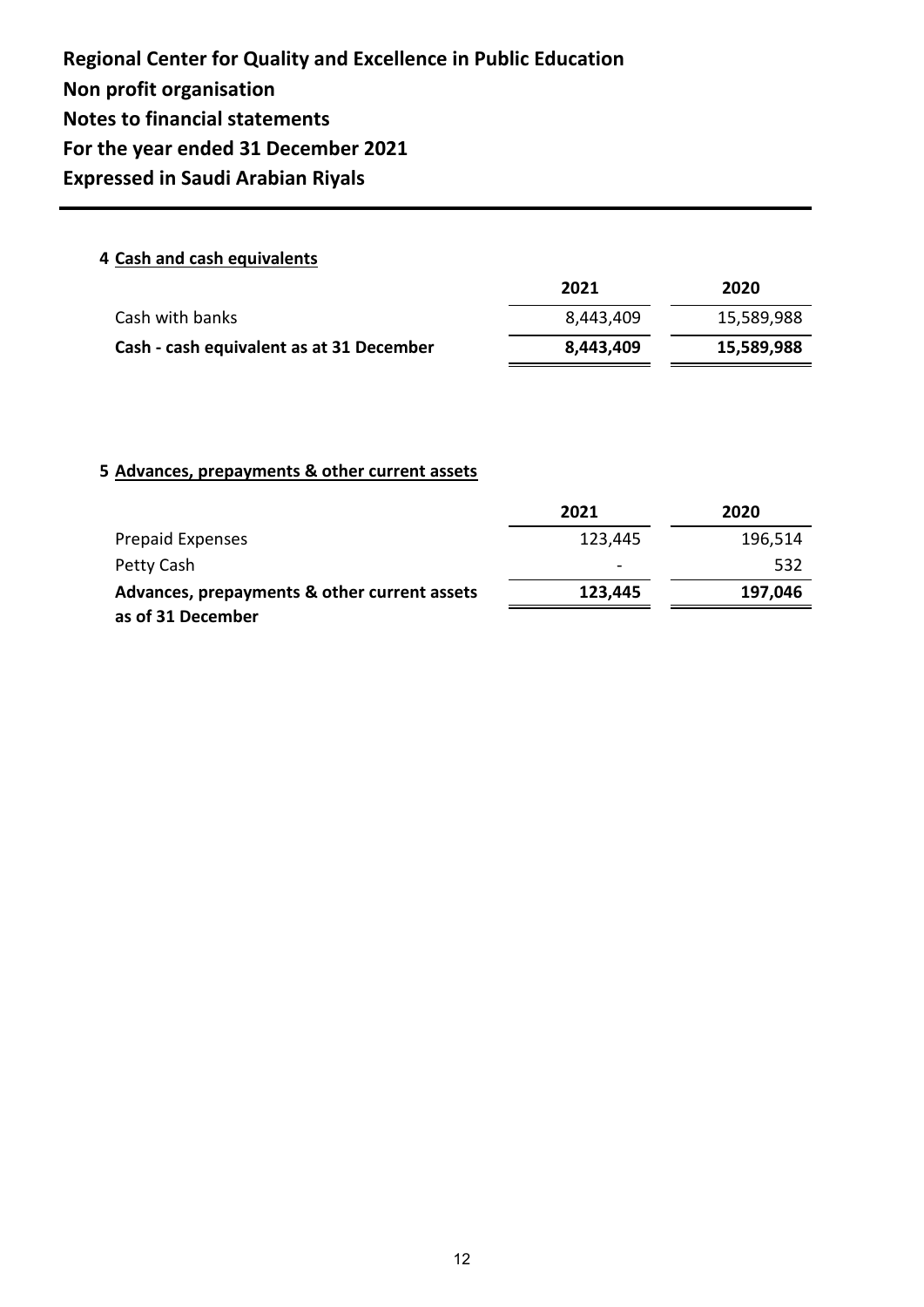### **6 Property, Plant And Equipment - Net**

|                                                   | <b>Vehicles</b> | <b>Computers</b> | <b>Office</b><br>equipment | <b>Furniture and</b><br>fixtures | <b>Total</b>             | <b>Total</b>  |
|---------------------------------------------------|-----------------|------------------|----------------------------|----------------------------------|--------------------------|---------------|
|                                                   |                 |                  |                            |                                  | 2021                     | 2020          |
| Cost beginning of the year                        | 309,430         | 200,569          | 264,609                    | 488,474                          | 1,263,082                | 3,541,400     |
| <b>Additions</b>                                  |                 | 54,772           |                            |                                  | 54,772                   |               |
| <b>Disposals</b>                                  |                 |                  |                            |                                  | $\overline{\phantom{a}}$ | (2, 278, 318) |
| Cost at end of the year                           | 309,430         | 255,341          | 264,609                    | 488,474                          | 1,317,854                | 1,263,082     |
| Accumulated depreciation at beginning of the year | 309,430         | 152,247          | 221,453                    | 452,920                          | 1,136,050                | 1,612,435     |
| Depreciation expense for the year                 |                 | 23,718           | 24,193                     | 19,975                           | 67,886                   | 174,223       |
| <b>Disposals</b>                                  |                 |                  |                            |                                  |                          | (650, 608)    |
| Accumulated depreciation at end of the year       | 309,430         | 175,965          | 245,646                    | 472,895                          | 1,203,936                | 1,136,050     |
| Net book value                                    |                 |                  |                            |                                  |                          |               |
| As at 31 December 2021                            |                 | 79,376           | 18,963                     | 15,579                           | 113,918                  |               |
| As at 31 December 2020                            |                 | 48,322           | 43,156                     | 35,554                           |                          | 127,032       |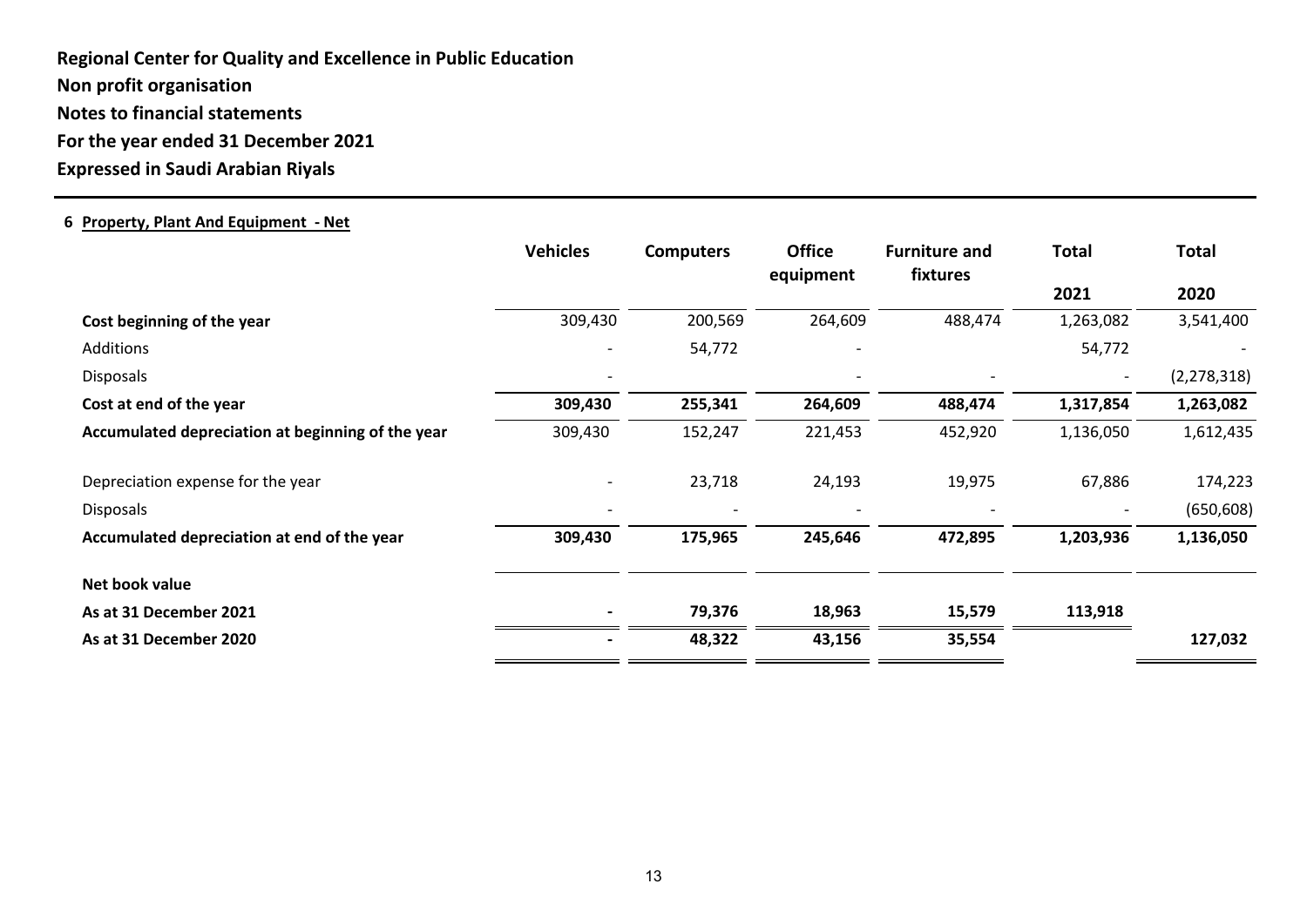### **7 long-term investments**

|                                                                     | 2021      | 2020      |
|---------------------------------------------------------------------|-----------|-----------|
| Cost                                                                | 1,500,000 | 1,500,000 |
| <b>Total as of 31 December</b>                                      | 1,500,000 | 1,500,000 |
| Investments include the following                                   |           |           |
|                                                                     | 2021      | 2020      |
| Almobdioon Center for Studies,<br><b>Consultations and Training</b> | 1,500,000 | 1,500,000 |
| <b>Investment as of 31 December</b>                                 | 1,500,000 | 1,500,000 |
| The movement in investments was as follows:                         |           |           |
|                                                                     | 2021      | 2020      |
| Balance beginning of the year                                       | 1,500,000 |           |
| Capital during the year                                             |           | 1,500,000 |
| investments of 31 December                                          | 1,500,000 | 1,500,000 |

The investments are represented in a three-year Share contract on 17/11/2020 AD with the Almobdioon Center for Studies, Consultations and Training of King Abdulaziz University in Jeddah with the aim of investing the surplus liquidity and achieving a return for the center.

### **8 Other current liabilities**

|                                             | 2021   | 2020   |
|---------------------------------------------|--------|--------|
| Accrued operating expenses                  | 53,973 | 44,830 |
| Others                                      | 34,500 | 23,000 |
| Other current liabilities as of 31 December | 88,473 | 67,830 |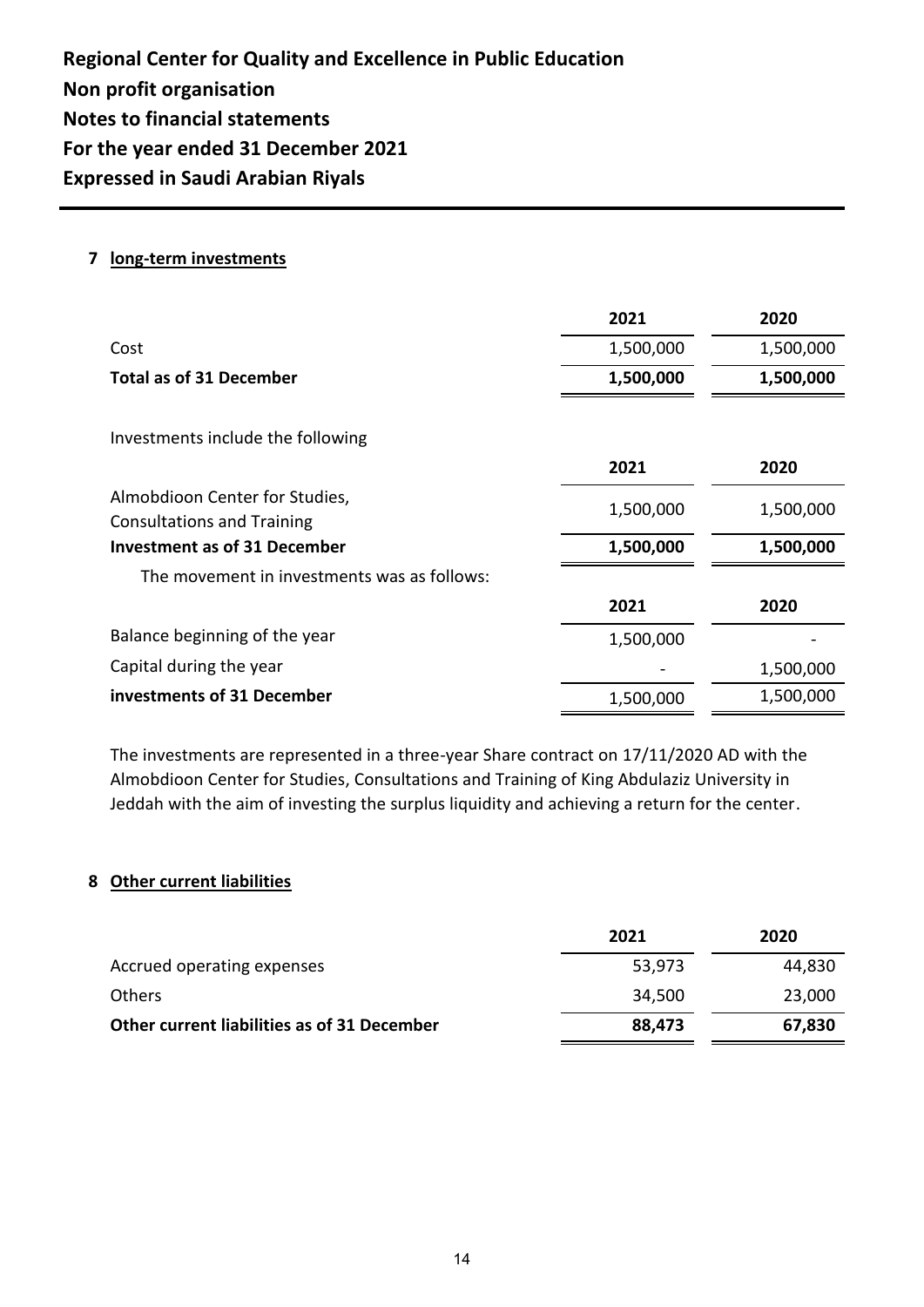### **9 Non profit organisations don't apply actuarial actual valuation**

|                                  | 2021   | 2020 |  |
|----------------------------------|--------|------|--|
| Provision made during the year   |        |      |  |
| - current service cost           | 88,225 |      |  |
| <b>Balance as of 31 December</b> | 88,225 |      |  |

### **Principal actuarial assumptions used were as follows;**

| Discount rate                       | 3,35%    |
|-------------------------------------|----------|
| Expected rate of increase in salary | 7%       |
| Mortality rates                     | 60 Years |
| Rates of employee turnover          | 10%      |

### **10 Cost of revenue**

|                                          | 2021                         | 2020      |
|------------------------------------------|------------------------------|-----------|
| <b>Project Expenses</b>                  | 2,675,712                    | 2,369,914 |
| <b>Consulting Fees</b>                   | 1,195,933                    | 140,297   |
| <b>Electronic services</b>               | $\qquad \qquad \blacksquare$ | 57,600    |
| Advertising                              | 8,600                        | 37,116    |
| Travel and accommodation- Business trips | 145,793                      | 272,459   |
| <b>Total</b>                             | 4,026,038                    | 2,877,386 |